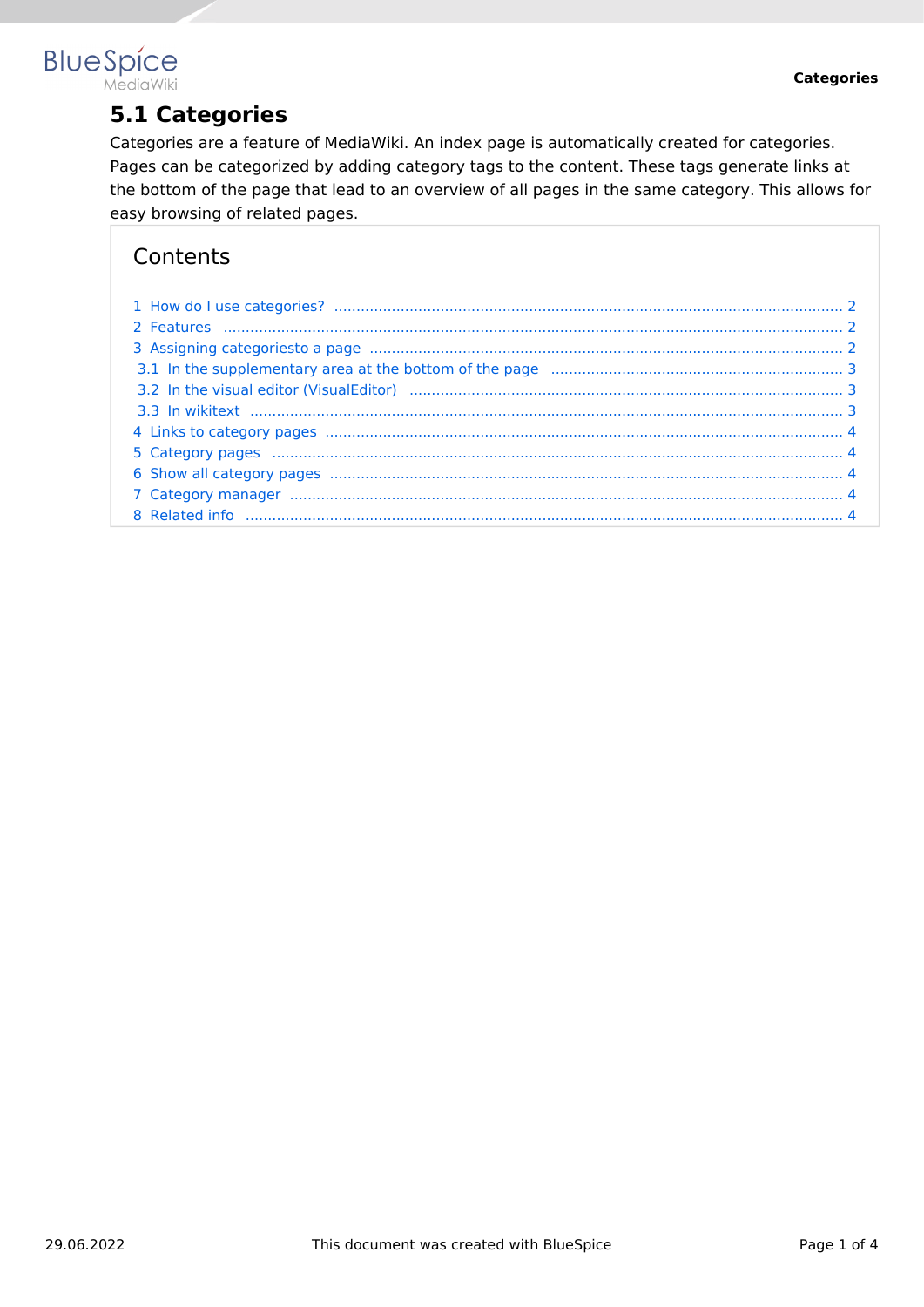

## <span id="page-1-0"></span>**BlueSpice**

### How do I use categories?

In addition to namespaces, categories are an important organizational principle in the wiki. They allow pages to be grouped and automatically linked to the associated category pages. Categories are usually created by users. In special cases, however, MediaWiki also assigns automatically generated categories (e.g., *Pages with broken links*).

#### <span id="page-1-1"></span>Features

**Category tree:** Categories can be organized as subcategories of main categories.

**Tagging**: Categories can be used to spontaneously "tag" pages.

**Category manager:** Categories can be systematically created and used by all users via the category manager.

**Multiple categories per page**: A page can be assigned to several categories.

**Independent of namespaces**: Categories are available throughout the wiki and cannot be limited to individual namespaces.

**Page queries:** Categories are useful for extensions like [Smartlist](https://en.wiki.bluespice.com/wiki/Manual:Extension/BlueSpiceSmartList) or Semantic Mediawiki as they are available as query arguments.

### <span id="page-1-2"></span>Assigning categoriesto a page

There are different ways to assign a page to categories:

In the [Supplementary area](https://en.wiki.bluespice.com/wiki/Manual:Extension/BlueSpiceDiscovery#Supplementary_area) at the end of the page

From the options menu of [VisualEditor](https://en.wiki.bluespice.com/wiki/Manual:Extension/VisualEditor) (Visual Editing)

Via manual input as [wikitext](https://en.wiki.bluespice.com/wiki/Manual:Wikitext) (source code editing)

Using the link *[Page tools > ...all actions > Insert category](https://en.wiki.bluespice.com/wiki/Manual:Extension/BlueSpiceDiscovery#Page_tools)*





| $\text{ch}$ /><br>{{Box Links-en Topic1=[[Reference:BlueSpiceNamespaceManager]] Topic2=h<br>namespaces The concept of namespaces [1]}}<br>{{Translation}}<br>[[Category:Administration]]<br>[[Category:Single-sign-on]] | $\times$<br>All actions<br>Namespaces<br>Views<br>View<br>Matual<br>Edit<br>Discussion<br>Editsource<br>Newpage<br>Page Matory<br>Newsubower<br>Newsection<br>Newfile<br>Toylor.<br>Content actions<br>EMail<br>Delete<br>Mon<br>Wattinishere<br>Protect<br><b>Related changes</b><br>Unwatch<br>Upload file<br>Refresh<br>Special coates<br>Add to book<br>Printsblevenice<br>Intert category<br>Copy LR1<br>Page information<br>Set page applicaments<br>Set reminder<br>Cost this page<br>Set expiry<br>Drawne properties<br>Copy<br>PDF single page<br>Stert a workflow<br>PDF poet with subpages<br>PDF poet with linked pages<br>Display readers<br>QR code<br>Export book<br><b>International</b><br>Sex.<br><b>Nonner</b> (N)<br><b>Sharp</b><br>$\mathbb{R}$ | ACTIONS:<br>List edited and month and<br>by Margit Link Bodrigue<br>Move<br>$\mathcal{L} = 0$<br>Capy<br>Driver<br><b>Between</b><br>negaces.<br><b>Start a worldfield</b><br>Set palicy<br>Set reninder<br>Set page assignments<br>Add to book<br>$\Box$<br>æ<br><b>OTTAGE</b><br>инергеймарк<br>Page Nistary<br>Page Information<br><b>Browse properties</b><br>LaTactions |
|-------------------------------------------------------------------------------------------------------------------------------------------------------------------------------------------------------------------------|-----------------------------------------------------------------------------------------------------------------------------------------------------------------------------------------------------------------------------------------------------------------------------------------------------------------------------------------------------------------------------------------------------------------------------------------------------------------------------------------------------------------------------------------------------------------------------------------------------------------------------------------------------------------------------------------------------------------------------------------------------------------------|------------------------------------------------------------------------------------------------------------------------------------------------------------------------------------------------------------------------------------------------------------------------------------------------------------------------------------------------------------------------------|
| Wikitext                                                                                                                                                                                                                | Link "all actions"                                                                                                                                                                                                                                                                                                                                                                                                                                                                                                                                                                                                                                                                                                                                                    |                                                                                                                                                                                                                                                                                                                                                                              |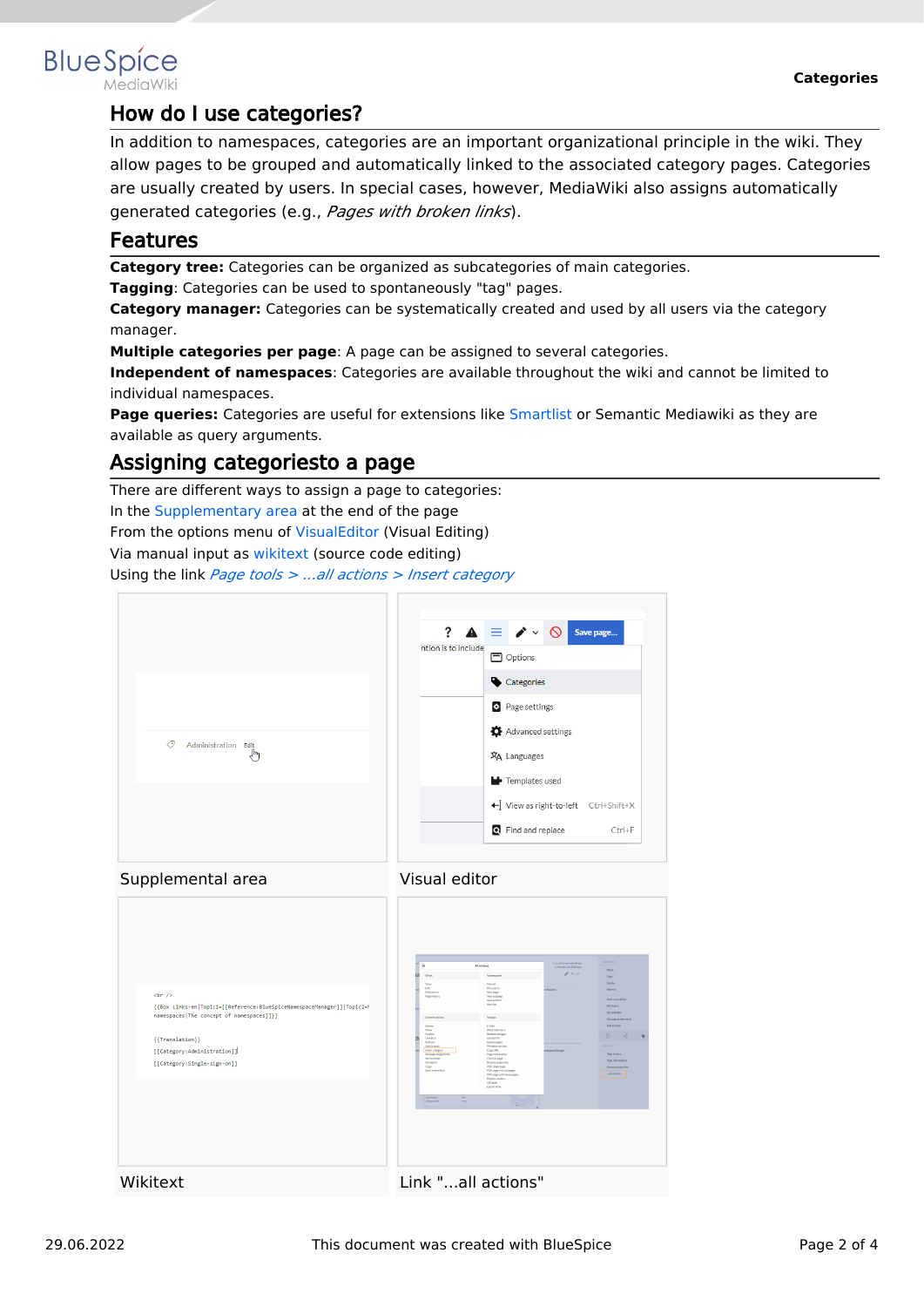# <span id="page-2-0"></span>**BlueSpice**

#### **In the supplementary area at the bottom of the page**

The supplement area contains a field for category assignment. Any user with edit rights can click the edit link to add or remove categories from the page. To view all existing categories with subcategories, you can click on the tree icon. Once done, the categories will be confirmed with the tick.

#### <span id="page-2-1"></span>**In the visual editor (VisualEditor)**

In the page options menu of [VisualEditor](https://en.wiki.bluespice.com/wiki/Manual:Extension/VisualEditor) there is a menu item Categories. Here you can update category assignments to the page in edit mode, as well as add a sort key to the category.



#### <span id="page-2-2"></span>**In wikitext**

Open an article that you want to assign to a category in edit mode. Now enter the following anywhere in the wiki code (usually at the end of the page though):

```
[[Category:Production]]
or
[[Category:Production]]
```
**Note:** On category pages, umlauts are listed at the end of the list, e.g. "Märchen" after "Muh". You can use the {{DEFAULTSORT:sortkey}} variable to create an alternative title for the sort (e.g. {{DEFAULTSORT:Maerchen}}).

It is true that:

categories can be created in any number and by any user. So before you just get started, it's always best to check which categories already exist to avoid unnecessary duplication of similar categories. a page can be assigned to several categories.

the place in the source code where the category link is inserted is technically irrelevant. However, the convention is to include categories **at the end of an article.**